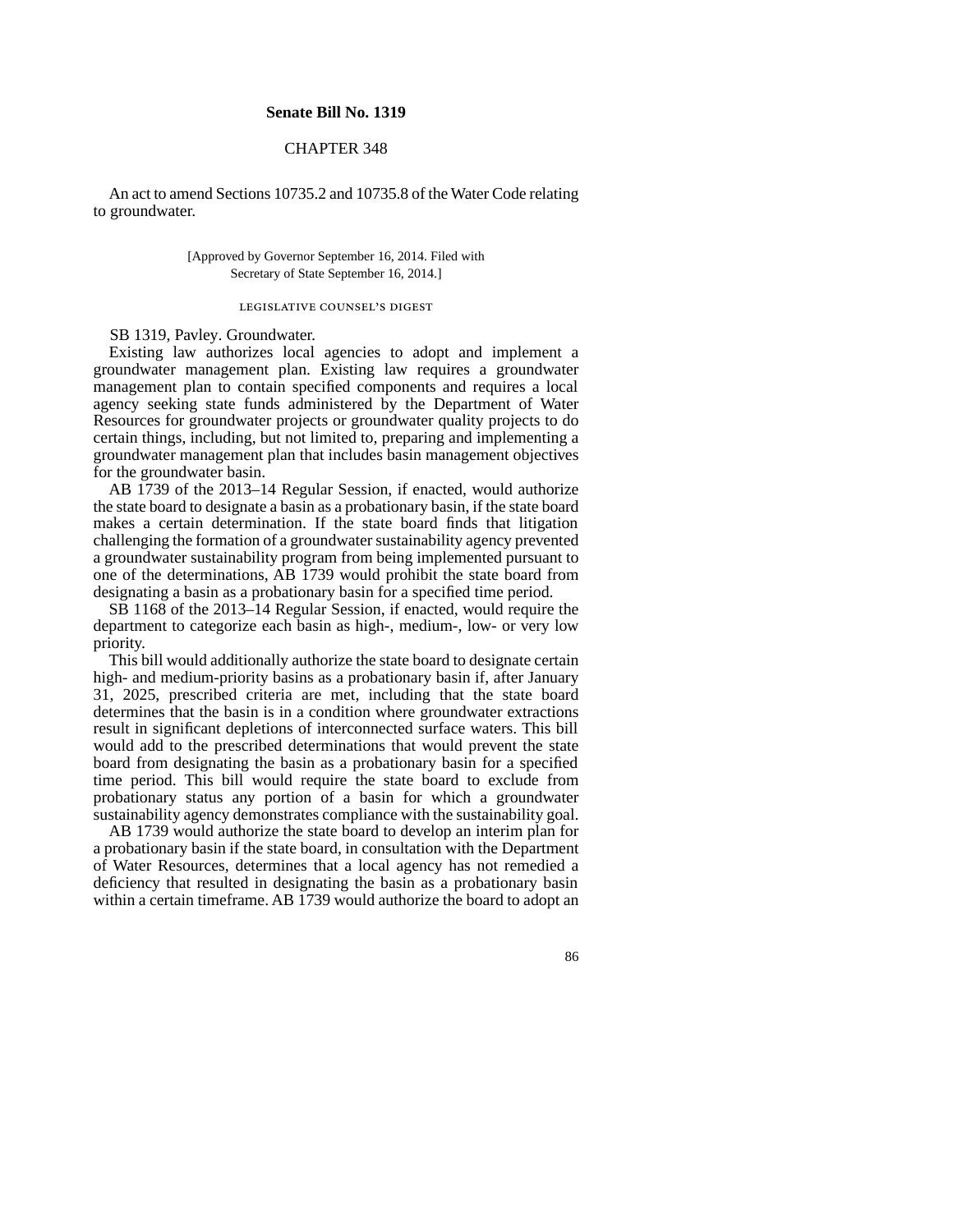interim plan for a probationary basin after notice and a public hearing and would require state entities to comply with an interim plan. AB 1739 would authorize the board to rely on, or incorporate elements of, a groundwater sustainability plan, groundwater sustainability program, or adjudication into the interim plan adopted by the board or allow local agencies to continue implementing those parts of a plan or program that the board determines are adequate.

This bill would remove the authority of the local agencies to continue to implement parts of the plan or program that the board determines to be adequate and instead require the state board to include in its interim plan a groundwater sustainability plan, or any element of a plan, that the board finds either complies with the sustainability goal for that portion of the basin or would help meet the sustainability goal for the basin. The bill would prohibit the state board, before January 1, 2025, from establishing an interim plan under the bill to remedy a condition where groundwater extractions result in significant depletions of interconnected surface waters.

This bill would make its operation contingent on the enactment of AB 1739 and SB 1168 of the 2013–14 Regular Session.

#### *The people of the State of California do enact as follows:*

SECTION 1. Section 10735.2 of the Water Code, as added by Assembly Bill 1739 of the 2013–14 Regular Session, is amended to read:

10735.2. (a) The board, after notice and a public hearing, may designate a basin as a probationary basin, if the board finds one or more of the following applies to the basin:

(1) After June 30, 2017, none of the following have occurred:

(A) A local agency has elected to be a groundwater sustainability agency that intends to develop a groundwater sustainability plan for the entire basin.

(B) A collection of local agencies has formed a groundwater sustainability agency or prepared agreements to develop one or more groundwater sustainability plans that will collectively serve as a groundwater sustainability plan for the entire basin.

(C) A local agency has submitted an alternative that has been approved or is pending approval pursuant to Section 10733.6. If the department disapproves an alternative pursuant to Section 10733.6, the board shall not act under this paragraph until at least 180 days after the department disapproved the alternative.

 $(2)$  The basin is subject to paragraph  $(1)$  of subdivision  $(a)$  of Section 10720.7, and after January 31, 2020, none of the following have occurred:

(A) A groundwater sustainability agency has adopted a groundwater sustainability plan for the entire basin.

(B) A collection of local agencies has adopted groundwater sustainability plans that collectively serve as a groundwater sustainability plan for the entire basin.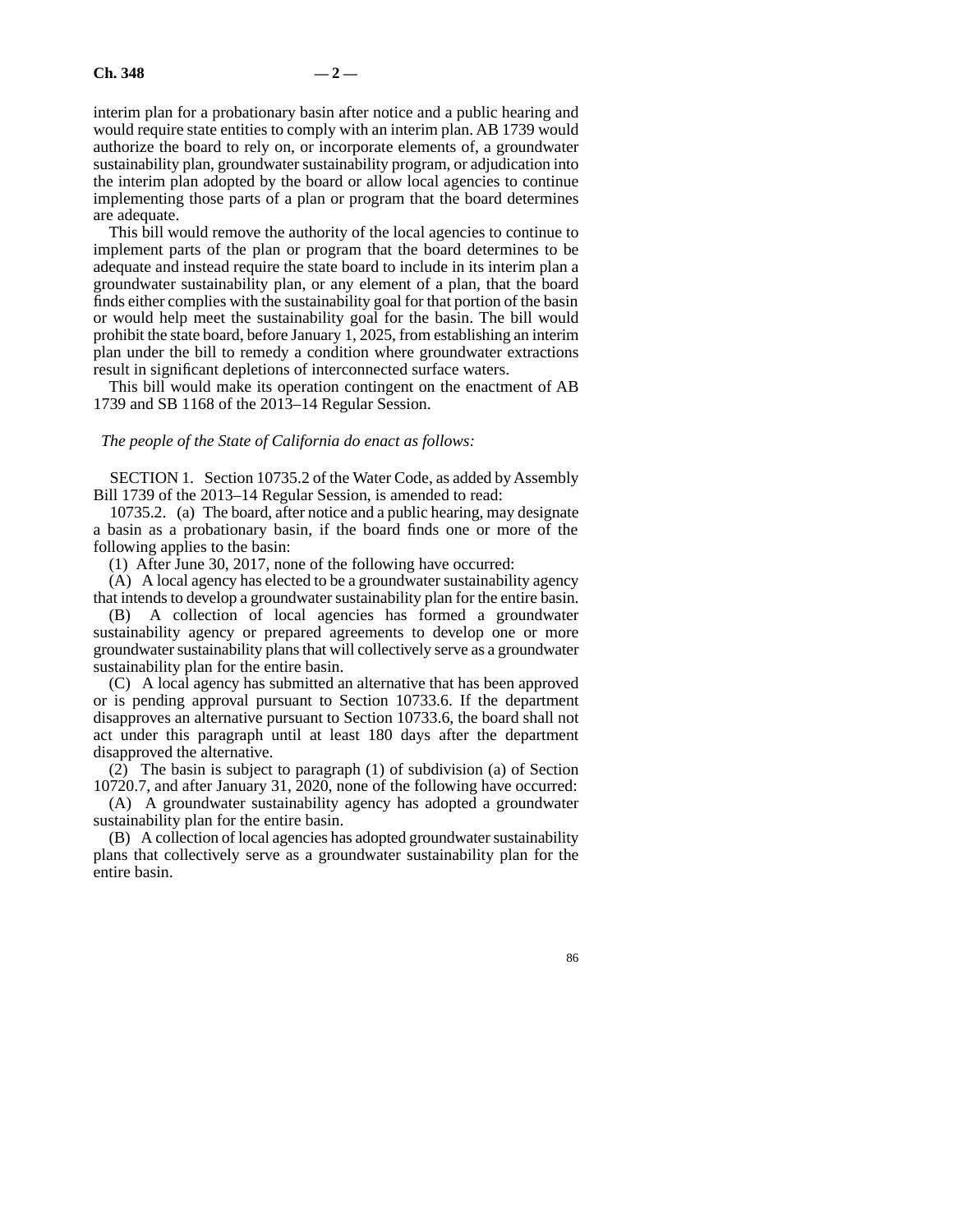(C) The department has approved an alternative pursuant to Section 10733.6.

(3) The basin is subject to paragraph (1) of subdivision (a) of Section 10720.7 and after January 31, 2020, the department, in consultation with the board, determines that a groundwater sustainability plan is inadequate or that the groundwater sustainability program is not being implemented in a manner that will likely achieve the sustainability goal.

(4) The basin is subject to paragraph (2) of subdivision (a) of Section 10720.7, and after January 31, 2022, none of the following have occurred:

(A) A groundwater sustainability agency has adopted a groundwater sustainability plan for the entire basin.

(B) A collection of local agencies has adopted groundwater sustainability plans that collectively serve as a groundwater sustainability plan for the entire basin.

(C) The department has approved an alternative pursuant to Section 10733.6.

(5) The basin is subject to paragraph (2) of subdivision (a) of Section 10720.7, and either of the following have occurred:

(A) After January 31, 2022, both of the following have occurred:

(i) The department, in consultation with the board, determines that a groundwater sustainability plan is inadequate or that the groundwater sustainability plan is not being implemented in a manner that will likely achieve the sustainability goal.

(ii) The board determines that the basin is in a condition of long-term overdraft.

(B) After January 31, 2025, both of the following have occurred:

(i) The department, in consultation with the board, determines that a groundwater sustainability plan is inadequate or that the groundwater sustainability plan is not being implemented in a manner that will likely achieve the sustainability goal.

(ii) The board determines that the basin is in a condition where groundwater extractions result in significant depletions of interconnected surface waters.

(b) In making the findings associated with paragraph (3) or (5) of subdivision (a), the department and board may rely on periodic assessments the department has prepared pursuant to Chapter 10 (commencing with Section 10733). The board may request that the department conduct additional assessments utilizing the regulations developed pursuant to Chapter 10 (commencing with Section 10733) and make determinations pursuant to this section. The board shall post on its Internet Web site and provide at least 30 days for the public to comment on any determinations provided by the department pursuant to this subdivision.

(c) (1) The determination may exclude a class or category of extractions from the requirement for reporting pursuant to Part 5.2 (commencing with Section 5200) of Division 2 if those extractions are subject to a local plan or program that adequately manages groundwater within the portion of the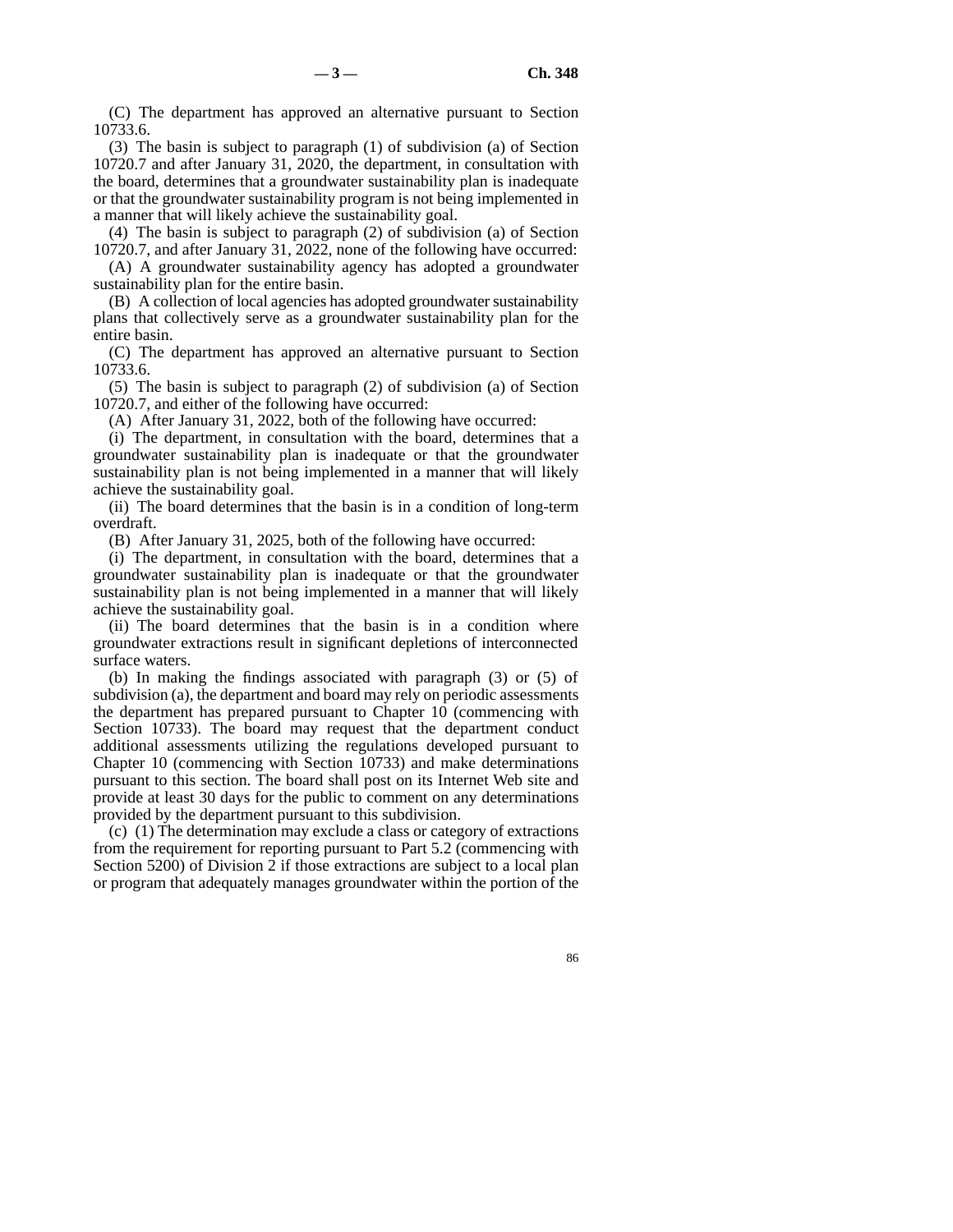basin to which that plan or program applies, or if those extractions are likely to have a minimal impact on basin withdrawals.

(2) The determination may require reporting of a class or category of extractions that would otherwise be exempt from reporting pursuant to paragraph (1) of subdivision (c) of Section 5202 if those extractions are likely to have a substantial impact on basin withdrawals or requiring reporting of those extractions is reasonably necessary to obtain information for purposes of this chapter.

(3) The determination may establish requirements for information required to be included in reports of groundwater extraction, for installation of measuring devices, or for use of a methodology, measuring device, or both, pursuant to Part 5.2 (commencing with Section 5200) of Division 2.

(4) The determination may modify the water year or reporting date for a report of groundwater extraction pursuant to Section 5202.

(d) If the board finds that litigation challenging the formation of a groundwater sustainability agency prevented its formation before July 1, 2017, pursuant to paragraph (1) of subdivision (a) or prevented a groundwater sustainability program from being implemented in a manner likely to achieve the sustainability goal pursuant to paragraph (3), (4), or (5) of subdivision (a), the board shall not designate a basin as a probationary basin for a period of time equal to the delay caused by the litigation.

(e) The board shall exclude from probationary status any portion of a basin for which a groundwater sustainability agency demonstrates compliance with the sustainability goal.

SEC. 2. Section 10735.8 of the Water Code, as added by Assembly Bill 1739 of the 2013–14 Regular Session, is amended to read:

10735.8. (a) The board, after notice and a public hearing, may adopt an interim plan for a probationary basin.

(b) The interim plan shall include all of the following:

(1) Identification of the actions that are necessary to correct a condition of long-term overdraft or a condition where groundwater extractions result in significant depletions of interconnected surface waters, including recommendations for appropriate action by any person.

(2) A time schedule for the actions to be taken.

(3) A description of the monitoring to be undertaken to determine effectiveness of the plan.

(c) The interim plan may include the following:

(1) Restrictions on groundwater extraction.

(2) A physical solution.

(3) Principles and guidelines for the administration of rights to surface waters that are connected to the basin.

(d) Except as provided in subdivision (e), the interim plan shall be consistent with water right priorities, subject to Section 2 of Article X of the California Constitution.

(e) The board shall include in its interim plan a groundwater sustainability plan, or any element of a plan, that the board finds complies with the sustainability goal for that portion of the basin or would help meet the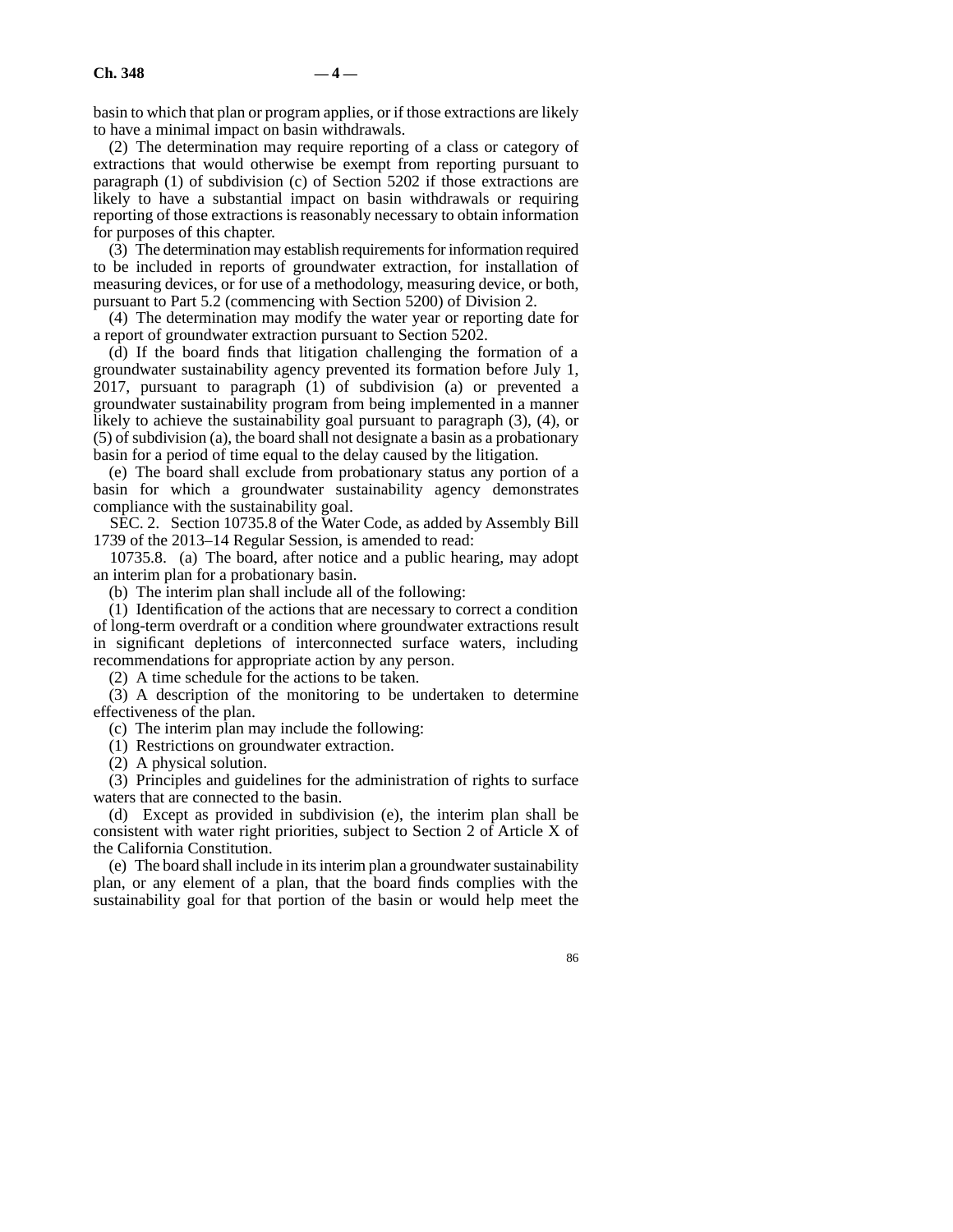sustainability goal for the basin. Where, in the judgment of the board, an adjudication action can be relied on as part of the interim plan, either throughout the basin or in an area within the basin, the board may rely on, or incorporate elements of, that adjudication into the interim plan adopted by the board.

(f) In carrying out activities that may affect the probationary basin, state entities shall comply with an interim plan adopted by the board pursuant to this section unless otherwise directed or authorized by statute and the state entity shall indicate to the board in writing the authority for not complying with the interim plan.

(g) (1) After the board adopts an interim plan under this section, the board shall determine if a groundwater sustainability plan or an adjudication action is adequate to eliminate the condition of long-term overdraft or condition where groundwater extractions result in significant depletions of interconnected surface waters, upon petition of either of the following:

(A) A groundwater sustainability agency that has adopted a groundwater sustainability plan for the probationary basin or a portion thereof.

(B) A person authorized to file the petition by a judicial order or decree entered in an adjudication action in the probationary basin.

(2) The board shall act on a petition filed pursuant to paragraph (1) within 90 days after the petition is complete. If the board, in consultation with the department, determines that the groundwater sustainability plan or adjudication action is adequate, the board shall rescind the interim plan adopted by the board for the probationary basin, except as provided in paragraphs (3) and (4).

(3) Upon request of the petitioner, the board may amend an interim plan adopted under this section to eliminate portions of the interim plan, while allowing other portions of the interim plan to continue in effect.

(4) The board may decline to rescind an interim plan adopted pursuant to this section if the board determines that the petitioner has not provided adequate assurances that the groundwater sustainability plan or judicial order or decree will be implemented.

(5) This subdivision is not a limitation on the authority of the board to stay its proceedings under this section or to rescind or amend an interim plan adopted pursuant to this section based on the progress made by a groundwater sustainability agency or in an adjudication action, even if the board cannot make a determination of adequacy in accordance with paragraph (1).

(h) Before January 1, 2025, the state board shall not establish an interim plan under this section to remedy a condition where the groundwater extractions result in significant depletions of interconnected surface waters.

(i) The board's authority to adopt an interim plan under this section does not alter the law establishing water rights priorities or any other authority of the board.